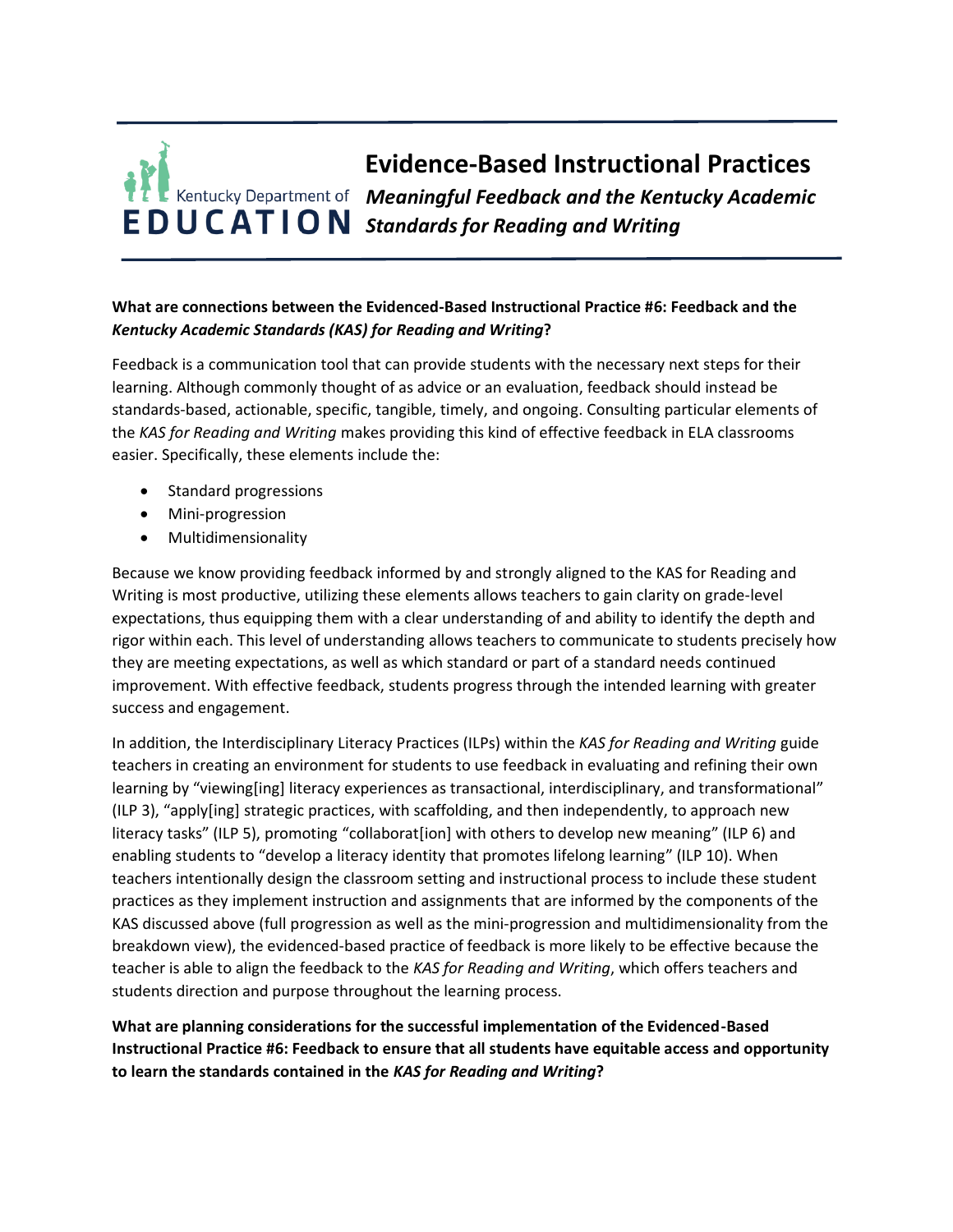- Before planning feedback, a deep knowledge of the standards will prove beneficial. Utilize the [Breaking Down a Reading and Writing Standard](https://education.ky.gov/curriculum/standards/kyacadstand/Documents/Breaking_Down_a_Reading_and_Writing_Standard.pdf) to gain clarity. Clarity will equip teachers to provide specific feedback that promotes learning that reaches the depth and rigor of the standard.
- Create a learning environment grounded in equity and intentionality so that students feel comfortable receiving and responding to feedback. Explor[e Evidence-Based Instructional](https://education.ky.gov/curriculum/standards/kyacadstand/Documents/EBIP_1_Reading_and_Writing.pdf)  [Practices 1](https://education.ky.gov/curriculum/standards/kyacadstand/Documents/EBIP_1_Reading_and_Writing.pdf) for more information regarding establishing a learning environment where readers and writers feel comfortable and safe communicating honestly and respectfully with their teachers and peers.
- Feedback should be actionable. Students will be better able to use teacher-directed feedback if the communication is clear and focused on student learning outcomes. For more information on clarifying and sharing clear learning goals, explore [Evidence-Based Instructional](https://education.ky.gov/curriculum/standards/kyacadstand/Documents/EBIP_2_Reading_and_Writing.pdf) Practice 2.
- Timeliness matters.
- Design opportunities for students to safely share their ideas orally, through writing and other communicative means while listening respectfully to the ideas of others. Regularly providing experiences to engage in quality peer to peer feedback advances student understanding of literacy expectations and provides authentic, student-driven access to texts (ILP#1, Anything that communicates a message.).
- When utilizing a peer feedback system for analyzing texts or improving writing craft whether it be through oral discussions, reading responses or other methods – ensure effective feedback protocols have been modeled and students have engaged in adequate practice, that included teacher support and guidance, before implementing independently among peers.
- Utilize timely feedback to reinforce mastery of the reading and writing standards and to reteach in areas where learning goals have not yet been met. For example, when facilitating reading and writing conferences, do not attempt to correct every noticeable area of weakness. Stay focused on the success criteria and provide direct feedback that addresses that skill specifically.
- Offer clear and descriptive feedback to help students build knowledge in meaningful ways as they engage with a variety of texts. Effective feedback of this nature supports a student's understanding of the skills and content while self-monitoring and reflecting on their understanding of text.
- Provide students with process feedback.
	- $\circ$  Using feedback to guide students through the process of understanding and analyzing text is necessary and supported in the Reading Literature and Informational Text strands throughout K-12, and special attention can be noted by the inclusion of 'prompting and support' in kindergarten and first grades and even into second grade at times.
	- $\circ$  The Composition strand requires 'guidance and support from peers and adults' to develop and strengthen writing as needed by planning, revising, editing, rewriting and/or trying a new approach. The guidance and support can and should be intentional feedback. The conferencing guides linked in the next section are an excellent resource to utilize as 'guidance and support from peers and adults' but can also work well for teaching self-feedback.